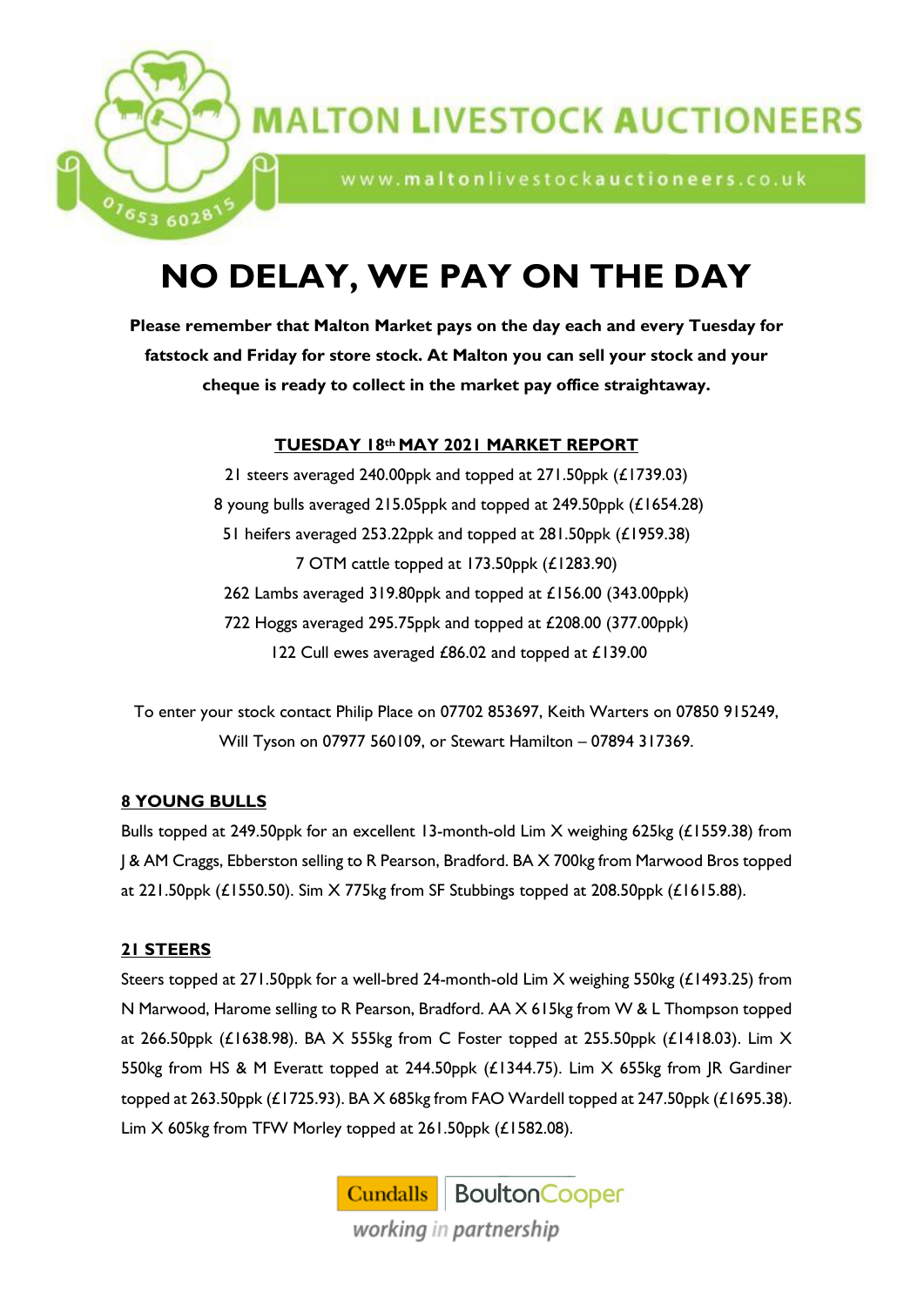Lim X 655kg from DR Jackson topped at 265.50ppk (£1739.03). Lim X 670kg from RV Southwell topped at 233.50ppk (£1564.45). Lim X 625kg from J & R Waind topped at 263.50ppk (£1646.88). Char X 825kg from DJ Wilson topped at 237.50ppk (£1959.38).

# **51 HEIFERS**

Heifers topped at 281.50ppk for an excellent 25-month-old Brit Blue X weighing 575kg (£1618.63) from SB Wells, Burton Fleming selling to R Pearson, Bradford, also topping at 281.50ppk, a Lim X 570kg (£1604.55) from | & R Waind, Brawby selling to R Pearson, Bradford. Lim X 550kg from | S & B Pease topped at 249.50ppk (£1372.25). Lim X 585kg from DR Jackson topped at 276.50ppk (£1617.53). Lim X 525kg from TFW Morley topped at 263.50ppk (£1383.38). Lim X 555kg from DP Allen topped at 265.50ppk (£1473.53). Lim X 605kg from JR Gardiner topped at 279.50ppk (£1690.98). Brit Blue X 575kg from N Marwood topped at 279.50ppk (£1607.13), heifers from the same home to 273.50ppk and 263.50ppk. Lim X 585kg from CF Beal topped at 260.50ppk (£1523.93). Lim  $X$  535kg from HS & M Everatt topped at 275.50ppk (£1473.93). Lim  $X$  525kg from J & AM Craggs topped at 259.50ppk (£1362.38). Lim X 505kg from W & L Thompson topped at 269.50ppk (£1360.98). Lim X 520kg from JM Douglas topped at 270.50ppk (£1406.60). Lim X 565kg from R Rose topped at 274.50ppk (£1550.93). Lim X 650kg from R & E Hall topped at 222.50ppk (£1446.25).

## **7 OTM CATTLE**

## *4 Older cull cows (over 72 months old)*

Char X 750kg from R & E Hall, Cranswick topped at 173.50ppk (£1283.90) selling to JA Jewitt. Sim X 695kg from SF Stubbings topped at 140.50ppk (£976.48). BA X 685kg from A Wardell topped at 156.50ppk (£1072.03).

## *1 OTM Heifer*

Brit Blue X 660kg from RW Strickland, Kirkbymoorside topped at 149.50ppk (£986.70).

## *2 OTM Bulls*

Lim X 800kg from C & M Read, Rosedale topped at 110.50ppk (£884.00), selling to JA Jewitt, Spennymoor. OT X 1400kg from D Leeson topped at 91.50ppk (£1281.00),

## **262 PRIME LAMBS**

Lambs toped at 343.00ppk for a pen of 8 excellent Texel X 42kg (£144.00) from M ward and Son, Great Habton selling to JA Jewitt, Spennymoor. Texel X 45kg from M & J Wear topped at 342.00ppk (£154.00). Texel X 42kg from MA & JM Bell topped at 329.00ppk (£138.00).

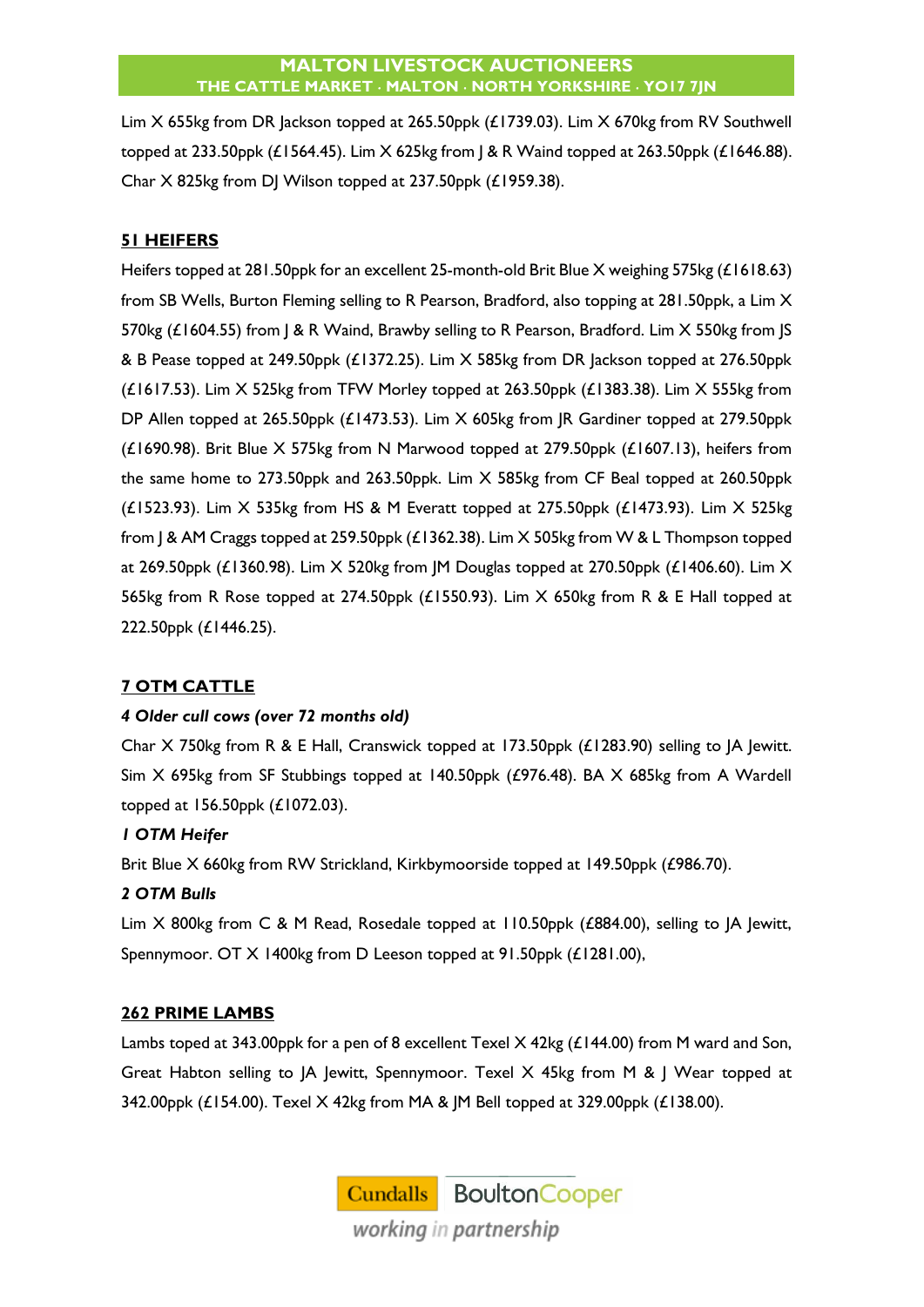Texel X 45kg from BW & BR Raines topped at 329.00ppk (£148.00). Texel X 44kg from T Bannister topped at 327.00ppk (£144.00). Char X 44kg from K Deighton topped at 327.00ppk (£144.00). Texel X 46kg from ME Walgate topped at 326.00ppk (£150.00). Texel X 41kg from A Hall topped at 324.00ppk (£133.00).

| PRIME LAMBS        | Breed             | Hds                     | A۷     | Min     | Max    | Lot Hds              | <b>Seller Name and Address</b>                                               |
|--------------------|-------------------|-------------------------|--------|---------|--------|----------------------|------------------------------------------------------------------------------|
|                    |                   |                         |        |         |        |                      |                                                                              |
|                    |                   |                         |        |         |        |                      |                                                                              |
| LAMB/S 32.1-39     | <b>TEXEL</b>      | 9                       | 317.95 | 318.00  | 318.00 | 9                    | C T.STONEHOUSE & SON.NORFOLK LODGE. BRAWBY. NORTH<br><b>YORKSHIRE</b>        |
|                    | Total             | 9                       | 124.00 | Av Head | 317.95 |                      | Av Kilo                                                                      |
| LAMB/S 39.1-45.5   | <b>BFLEIC</b>     | $\overline{2}$          | 300.00 | 300.00  | 300.00 | $\overline{2}$       | C,MUDD,WEST END FARM, BROMPTON BY SAWDON, NORTH<br><b>YORKSHIRE</b>          |
|                    | <b>CHAROLLAI:</b> | 39                      | 321.14 | 314.00  | 327.00 | 6                    | K, DEIGHTON & SONS, BURSILL FARM, BRANDSBURTON,                              |
|                    | JAC               | 3                       | 272.73 | 273.00  | 273.00 | 3                    | P W & J,RICHARDSON,HOLLY PARK, NAWTON, YORK                                  |
|                    | <b>SUFF</b>       | 7                       | 309.30 | 309.00  | 309.00 | 7                    | WYTHERSTONE FARMS, THE ESTATE OFFICE, NAWTON<br>TOWER, YORK                  |
|                    | <b>TEXEL</b>      | 149                     | 320.30 | 300.00  | 343.00 | 8                    | M, WARD & SON, WELLFIELD FARM, GREAT HABTON,                                 |
|                    |                   | 19                      | 329.54 | 318.00  | 342.00 | 7                    | MJ & M,WEAR LTD,LITTLE COMMON FARM, WATTON CARR<br><b>ROAD. DRIFFIELD</b>    |
|                    | Total             | 200                     | 136.98 | Av Head | 319.15 |                      | Av Kilo                                                                      |
| LAMB/S 45.6-52     | <b>SUFF</b>       | 4                       | 314.89 | 315.00  | 315.00 | $\ddot{\phantom{1}}$ | K, DEIGHTON & SONS, BURSILL FARM, BRANDSBURTON,                              |
|                    | TEXEL             | 30                      | 319.06 | 313.00  | 326.00 | 6                    | <b>ME, WALGATE &amp; SON, PARK FARM, TIBTHORPE, EAST</b><br><b>YORKSHIRE</b> |
|                    | Total             | 34                      | 149.35 | Av Head | 318.57 |                      | Av Kilo                                                                      |
| <b>PRIME LAMBS</b> | <b>Breed</b>      | Hds                     | A۷     | Min     | Max    | Lot Hds              | <b>Seller Name and Address</b>                                               |
|                    |                   |                         |        |         |        |                      |                                                                              |
|                    |                   |                         |        |         |        |                      |                                                                              |
|                    |                   |                         |        |         |        |                      |                                                                              |
|                    |                   |                         |        |         |        |                      |                                                                              |
| LAMB/S 32.1-39     | <b>TEXEL</b>      | 9                       | 124.00 | 124.00  | 124.00 | 9                    | C T,STONEHOUSE & SON,NORFOLK LODGE, BRAWBY, NORTH<br><b>YORKSHIRE</b>        |
|                    | Total             | 9                       | 124.00 | Av Head | 317.95 |                      | Av Kilo                                                                      |
| LAMB/S 39.1-45.5   | <b>BFLEIC</b>     | $\overline{2}$          | 126.00 | 126.00  | 126.00 | $\overline{2}$       | C,MUDD, WEST END FARM, BROMPTON BY SAWDON, NORTH<br><b>YORKSHIRE</b>         |
|                    | CHAROLLAI: 39     |                         | 140.97 | 138.00  | 144.00 | 6                    | K,DEIGHTON & SONS,BURSILL FARM, BRANDSBURTON,                                |
|                    | <b>JAC</b>        | 3                       | 120.00 | 120.00  | 120.00 | 3                    | P W & J,RICHARDSON,HOLLY PARK, NAWTON, YORK                                  |
|                    | SUFF              | 7                       | 133.00 | 133.00  | 133.00 | 7                    | WYTHERSTONE FARMS,THE ESTATE OFFICE, NAWTON<br>TOWER, YORK                   |
|                    | TEXEL             | 149                     | 136.61 | 126.00  | 148.00 | 8                    | BW & BR, RAINES & SON, ACOMB HOUSE, OLD MALTON, NORTH<br>YORKSHIRE           |
|                    |                   | 19                      | 146.21 | 140.00  | 154.00 | 7                    | MJ & M,WEAR LTD,LITTLE COMMON FARM, WATTON CARR<br><b>ROAD, DRIFFIELD</b>    |
|                    | Total             | 200                     | 136.98 | Av Head | 319.15 |                      | Av Kilo                                                                      |
| LAMB/S 45.6-52     | <b>SUFF</b>       | $\overline{\mathbf{4}}$ | 148.00 | 148.00  | 148.00 | 4                    | K,DEIGHTON & SONS,BURSILL FARM, BRANDSBURTON,                                |
|                    | <b>TEXEL</b>      | 30                      | 149.53 | 146.00  | 156.00 | 6                    | <b>M E,WALGATE &amp; SON,PARK FARM, TIBTHORPE, EAST</b><br>YORKSHIRE         |

# **722 HOGGS**

Hoggs topped at 377.00ppk for a pen of well finished Beltex X 48kg (£181.00) from LW Aconley, Cropton selling to Kevin Kelly. Beltex X 49kg from JP Mason topped at 367.00ppk (£180.00). Mule X 36kg from D Wilson topped at 328.00ppk (£118.00). Texel X 50kg from EA Tyson topped at 318.00ppk (£159.00). Texel X 43kg from CF Beal topped at 316.00ppk (£136.00). Char X 38kg from Ian Grice topped at 305.00ppk (£116.00). Rouge X 38kg from M & JE Dowson topped at 300.00ppk (£114.00). Suff X 40kg from R Nicholson toped at 295.00ppk (£118.00).

> **Cundalls** Boulton Cooper working in partnership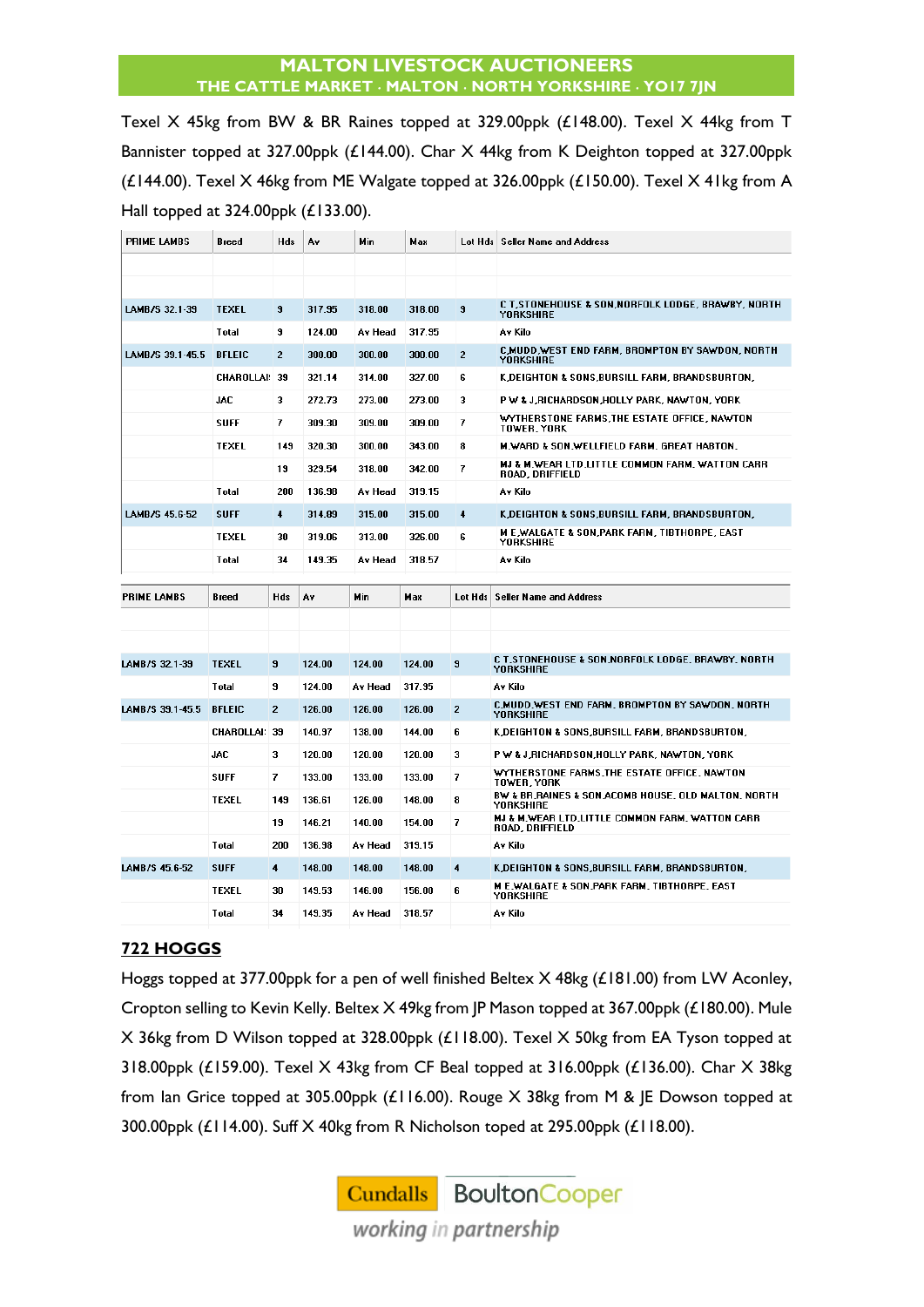| PRIME HOGGS        | Breed              | Hds            | Av     | Min        | Max    |                         | Lot Hds Seller Name and Address                                             |
|--------------------|--------------------|----------------|--------|------------|--------|-------------------------|-----------------------------------------------------------------------------|
| HOGG/S 32.1-39     | <b>MULE</b>        | 22             | 295.05 | 250.00     | 328.00 | 10                      | <b>V.BRUCE, SEXTON HOUSE, THORPE BASSETT,</b>                               |
|                    | CHAROLLAI: 58      |                | 266.76 | 232.00     | 305.00 | 9                       | I,GRICE,MOUNT PLEASANT FARM, HANGING GRIMSTON, YORK                         |
|                    | <b>SUFF</b>        | 1              | 52.63  | 53.00      | 53.00  | 1                       | J A,CUSSONS LTD,GRANGE FARM, EAST HESLERTON, NORTH<br><b>YORKSHIRE</b>      |
|                    | <b>TEXEL</b>       | 20             | 269.62 | 178.00     | 292.00 | $\overline{ }$          | K J,WOOD & SON,PEACOCK FARM, THORPE BASSETT, NORTH<br>YORKSHIRE             |
|                    |                    | 7              | 300.00 | 300.00     | 300.00 | 7                       | M & J E,DOWSON,WHIN HILL FARM, WANSFORD ROAD, EAST<br><b>YORKSHIRE</b>      |
|                    | Total              | 101            | 100.05 | Av Head    | 271.13 |                         | Av Kilo                                                                     |
| HOGG/S 39.1-45.5   | <b>MULE</b>        | $\overline{9}$ | 252.13 | 209.00     | 262.00 | $\overline{\mathbf{r}}$ | JH & SA, MEDFORTH, 2 MANOR HOUSE, BIRDSALL,                                 |
|                    | CHAROLLAI: 33      |                | 249.19 | 182.00     | 295.00 | 9                       | I,GRICE,MOUNT PLEASANT FARM, HANGING GRIMSTON, YORK                         |
|                    | <b>SUFF</b>        | $\overline{2}$ | 295.00 | 295.00     | 295.00 | $\overline{2}$          | R.NICHOLSON LTD.CLAYFIELDS FARM, BRANDSBURTON, EAST<br>YORKSHIRE            |
|                    | CHEVIOT            | 6              | 262.22 | 262.00     | 262.00 | 6                       | V,BRUCE, SEXTON HOUSE, THORPE BASSETT,                                      |
|                    | <b>TEXEL</b>       | 119            | 279.12 | 250.00     | 316.00 | 14                      | C F,BEAL,ABBEY FARM, YEDINGHAM, NORTH YORKSHIRE                             |
|                    | BELX               | 21             | 340.32 | 318.00     | 360.00 | 11                      | L W ACONLEY & SONS, EAST CAWTHORNE FARM, CROPTON,<br><b>NORTH YORKSHIRE</b> |
|                    |                    | 25             | 255.29 | 223.00     | 295.00 | 7                       | M & J E,DOWSON,WHIN HILL FARM, WANSFORD ROAD, EAST<br>YORKSHIRE             |
|                    | Total              | 190            | 119.25 | Av Head    | 279.42 |                         | Av Kilo                                                                     |
|                    |                    |                |        |            |        |                         |                                                                             |
|                    |                    |                |        |            |        |                         |                                                                             |
| <b>PRIME HOGGS</b> | Breed              | Hds            | A٧     | <b>Min</b> | Max    |                         | Lot Hds   Seller Name and Address                                           |
| HOGG/S 45.6-52     | <b>MULE</b>        | 24             | 244.85 | 212.00     | 257.00 | 9                       | JH & SA.MEDFORTH.2 MANOR HOUSE. BIRDSALL.                                   |
|                    | CHAROLLAI: 3       |                | 267.11 | 263.00     | 269.00 | $\overline{2}$          | C T,STONEHOUSE & SON,NORFOLK LODGE, BRAWBY, NORTH<br>YORKSHIRE              |
|                    | <b>SUFF</b>        | 20             | 272.87 | 234.00     | 288.00 | 10                      | C F,BEAL ABBEY FARM, YEDINGHAM, NORTH YORKSHIRE                             |
|                    | <b>TEXEL</b>       | 73             | 265.83 | 231.00     | 280.00 | 8                       | C F,BEAL,ABBEY FARM, YEDINGHAM, NORTH YORKSHIRE                             |
|                    | BELX               | 121            | 364.54 | 345.00     | 377.00 | 10                      | L W ACONLEY & SONS,EAST CAWTHORNE FARM, CROPTON,<br><b>NORTH YORKSHIRE</b>  |
|                    |                    | 23             | 294.68 | 270.00     | 318.00 | 9                       | E A,TYSON,COCKMOOR HALL, SNAINTON,                                          |
|                    | Total              | 241            | 153.58 | Av Head    | 313.74 |                         | Av Kilo                                                                     |
| HOGG/S 52+         | CHAROLLAI: 3       |                | 233.33 | 233.00     | 233.00 | 3                       | TD,SOUTHWELL,WEST LANDS, WEST LANE, DRIFFIELD                               |
|                    | <b>MEAT LINK 1</b> |                | 205.88 | 206.00     | 206.00 | $\mathbf{1}$            | I,GRICE,MOUNT PLEASANT FARM, HANGING GRIMSTON, YORK                         |
|                    | <b>SUFF</b>        | 2              | 224.14 | 224.00     | 224.00 | 2                       | R,JACKSON,WOODSIDE FARM, FARLINGTON,                                        |
|                    | <b>TEXEL</b>       | 16             | 258.13 | 184.00     | 279.00 | 11                      | C F,BEAL,ABBEY FARM, YEDINGHAM, NORTH YORKSHIRE                             |
|                    | BELX               | 88             | 328.19 | 279.00     | 366.00 | 8                       | J P,MASON & SONS,EAST FARM, LANGTON, NORTH YORKSHIRE                        |
|                    |                    | 19             | 261.95 | 237.00     | 281.00 | 9                       | E A.TYSON.COCKMOOR HALL. SNAINTON.                                          |

## **Top PPH - £208.00**

Hoggs topped at **£208.00** (58kg) from JP Mason and Sons. Beltex X from LW Aconley topped at £196.00 (62kg). Texel X from EA Tyson topped at £159.00 (50kg). Suff X from CF Beal topped at £150.00 (52kg). Texel X from CT Stonehouse topped at £150.00 (64kg). Texel X from DC & SA Cussons topped at £146.00 (60kg). Char X from Ian Grice topped at £140.00 (68kg).

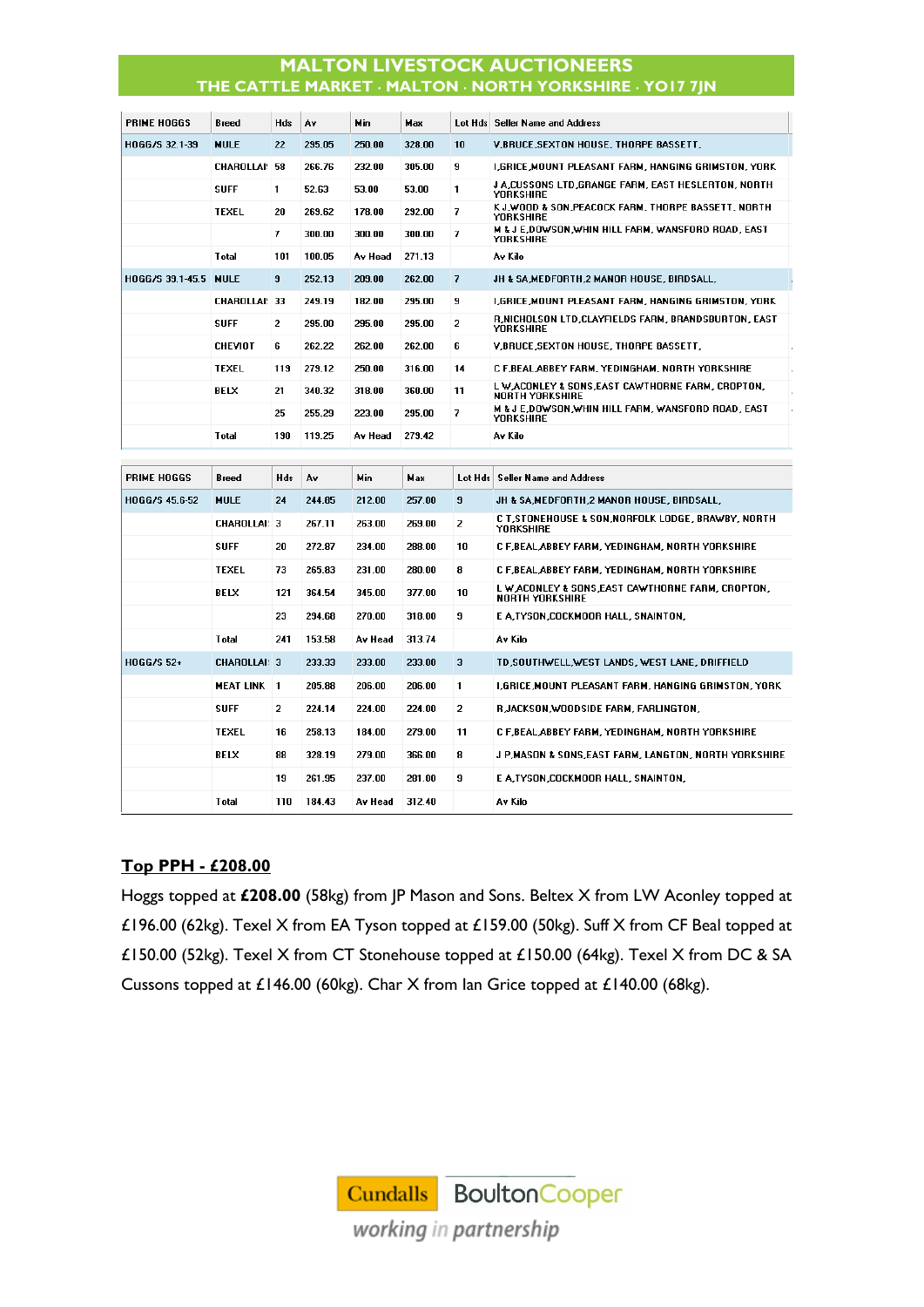| PRIME HOGGS      | <b>Breed</b>       | Hds            | A٧     | <b>Min</b> | Max    |                | Lot Hds Seller Name and Address                                             |
|------------------|--------------------|----------------|--------|------------|--------|----------------|-----------------------------------------------------------------------------|
| HOGG/S 32.1-39   | <b>MULE</b>        | 22             | 105.68 | 85.00      | 118.00 | 10             | V, BRUCE, SEXTON HOUSE, THORPE BASSETT,                                     |
|                  | CHAROLLAI: 58      |                | 99.21  | 86.00      | 116.00 | 9              | I,GRICE,MOUNT PLEASANT FARM, HANGING GRIMSTON, YORK                         |
|                  | <b>SUFF</b>        | 1              | 20.00  | 20.00      | 20.00  | $\mathbf{1}$   | J A,CUSSONS LTD,GRANGE FARM, EAST HESLERTON, NORTH<br><b>YORKSHIRE</b>      |
|                  | TEXEL              | 20             | 100.30 | 66.00      | 108.00 | 7              | K J,WOOD & SON,PEACOCK FARM, THORPE BASSETT, NORTH<br><b>YORKSHIRE</b>      |
|                  |                    | 7              | 114.00 | 114.00     | 114.00 | 7              | M & J E,DOWSON,WHIN HILL FARM, WANSFORD ROAD, EAST<br><b>YORKSHIRE</b>      |
|                  | Total              | 101            | 100.05 | Av Head    | 271.13 |                | Av Kilo                                                                     |
| HOGG/S 39.1-45.5 | <b>MULE</b>        | 9              | 111.78 | 90.00      | 118.00 | $\overline{7}$ | JH & SA.MEDFORTH.2 MANOR HOUSE. BIRDSALL.                                   |
|                  | CHAROLLAI: 33      |                | 102.85 | 80.00      | 118.00 | 9              | I,GRICE,MOUNT PLEASANT FARM, HANGING GRIMSTON, YORK                         |
|                  | <b>SUFF</b>        | $\overline{2}$ | 118.00 | 118.00     | 118.00 | 2              | R, NICHOLSON LTD, CLAYFIELDS FARM, BRANDSBURTON, EAST<br><b>YORKSHIRE</b>   |
|                  | <b>CHEVIOT</b>     | 6              | 118.00 | 118.00     | 118.00 | 6              | <b>V.BRUCE.SEXTON HOUSE. THORPE BASSETT.</b>                                |
|                  | <b>TEXEL</b>       | 119            | 118.76 | 100.00     | 136.00 | 14             | C F.BEAL ABBEY FARM, YEDINGHAM, NORTH YORKSHIRE                             |
|                  | <b>BELX</b>        | 21             | 151.52 | 140.00     | 162.00 | 11             | L W ACONLEY & SONS, EAST CAWTHORNE FARM, CROPTON,<br><b>NORTH YORKSHIRE</b> |
|                  |                    | 25             | 111.92 | 96.00      | 130.00 | 7              | M & J E.DOWSON.WHIN HILL FARM, WANSFORD ROAD, EAST<br><b>YORKSHIRE</b>      |
|                  | Total              | 190            | 119.25 | Av Head    | 279.42 |                | Av Kilo                                                                     |
|                  |                    |                |        |            |        |                |                                                                             |
| PRIME HOGGS      | Breed              | Hds            | Á٧     | Min        | Max    | Lot Hds        | Seller Name and Address                                                     |
| HOGG/S 45.6-52   | <b>MULE</b>        | 24             | 118.75 | 106.00     | 128.00 | 9              | JH & SA,MEDFORTH,2 MANOR HOUSE, BIRDSALL,                                   |
|                  | CHAROLLAI: 3       |                | 135.33 | 126.00     | 140.00 | $\overline{2}$ | C T.STONEHOUSE & SON, NORFOLK LODGE, BRAWBY, NORTH<br><b>YORKSHIRE</b>      |
|                  | <b>SUFF</b>        | 20             | 136.30 | 110.00     | 150.00 | 10             | C F,BEAL,ABBEY FARM, YEDINGHAM, NORTH YORKSHIRE                             |
|                  | <b>TEXEL</b>       | 73             | 130.44 | 120.00     | 140.00 | 8              | C F,BEAL,ABBEY FARM, YEDINGHAM, NORTH YORKSHIRE                             |
|                  | <b>BELX</b>        | 121            | 177.75 | 160.00     | 194.00 | 10             | L W ACONLEY & SONS, EAST CAWTHORNE FARM, CROPTON,<br><b>NORTH YORKSHIRE</b> |
|                  |                    | 23             | 141.96 | 124.00     | 159.00 | 9              | E A,TYSON,COCKMOOR HALL, SNAINTON,                                          |
|                  | Total              | 241            | 153.58 | Av Head    | 313.74 |                | Av Kilo                                                                     |
| HOGG/S 52+       | CHAROLLAI: 3       |                | 140.00 | 140.00     | 140.00 | 3              | TD, SOUTHWELL, WEST LANDS, WEST LANE, DRIFFIELD                             |
|                  | <b>MEAT LINK 1</b> |                | 140.00 | 140.00     | 140.00 | 1              | I,GRICE,MOUNT PLEASANT FARM, HANGING GRIMSTON, YORK                         |
|                  | <b>SUFF</b>        | $\overline{2}$ | 130.00 | 130.00     | 130.00 | $\overline{2}$ | RJACKSON, WOODSIDE FARM, FARLINGTON,                                        |
|                  | <b>TEXEL</b>       | 16             | 149.88 | 110.00     | 156.00 | 11             | C F.BEAL ABBEY FARM, YEDINGHAM, NORTH YORKSHIRE                             |
|                  | <b>BELX</b>        | 88             | 193.97 | 184.00     | 208.00 | 8              | J P,MASON & SONS,EAST FARM, LANGTON, NORTH YORKSHIRE                        |
|                  |                    | 19             | 146.00 | 128.00     | 152.00 | 9              | E A,TYSON,COCKMOOR HALL, SNAINTON,                                          |

#### **129 CULL EWES/RAMS**

#### **Ewes Av. £86.02**

#### **Rams Av. £118.43**

Mule X topped at £110.00. 14 ewes averaged £88.57. Top price DC & SA Cussons. Suffolk X topped at £138.00. 12 ewes averaged £110.83. Top price T Bannister. Texel X topped at £139.00. 55 ewes averaged £91.62. Top price J Riddell. Char X topped at £126.00. 16 ewes averaged £62.25. Top price FC Stubbings. BFL X topped at £64.00. 7 ewes averaged £64.00. Top price GA Priest. Masham X topped at £64.00. 6 ewes averaged £64.00. Top price Ian Grice. Cheviot X topped at £100.00. 7 ewes averaged £100.00. Top price RR Mackley. Dorset X topped at £78.00. 2 ewes averaged £78.00. Top price W Gamble.

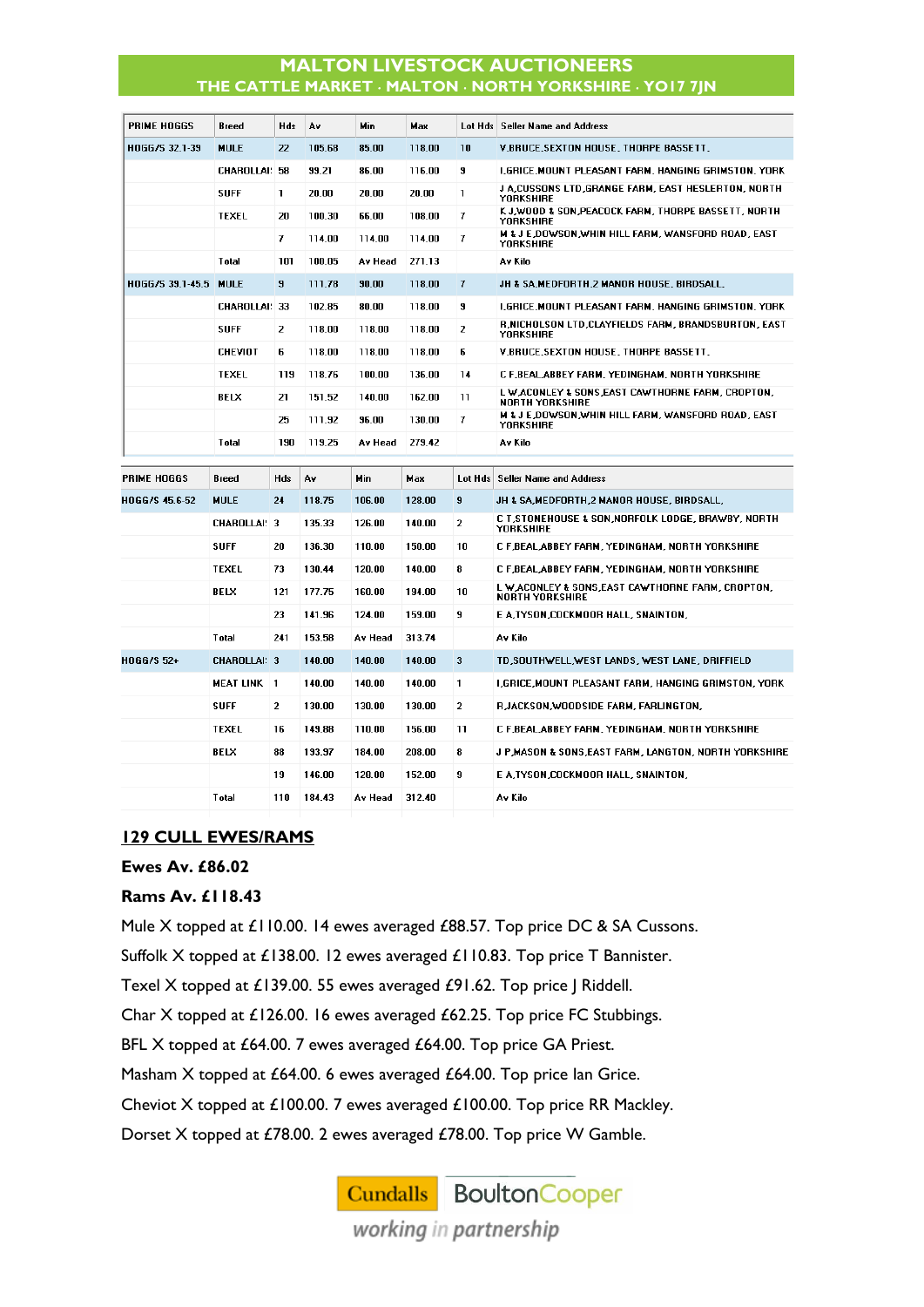Ryeland X topped at £76.00. 2 ewes averaged £76.00. Top price N Eddon. Heb X topped at £54.00. I ewe averaged £54.00. Top price lan Grice.

Char X Ram topped at £148.00. 3 rams averaged £126.33. Top Price DC & SA Cussons. Suff X Ram topped at £130.00. 2 rams averaged £115.00. Top price DC & SA Cussons. Texel Ram topped at £116.00. 2 rams averaged £110.00. Top price CT Stonehouse.

# **STORES - FRIDAY 14th MAY 2021 MARKET REPORT**

The sale included two herd dispersal from Messrs GD Warters & Son, Flixton a commercial herd of Limousin x cows and followers and from Mr Paul Chapman, Muston, a herd of Aberdeen Angus cows and followers. Both herds created good interest and were well rewarded in the sale ring, with the Warters herd selling to £1420 per outfit and the Chapman herd selling to £1520 per outfit.

## **Cows and Calves**

Limousin cow and calf to £3,100 (Av £1637) – SJ & RL Maw, Thornton Dale Angus cows to £1520 (Av £1398) – P Chapman, Muston Stabiliser cows to £1140 (Av£1140) – GD Warters & Son, Flixton. British Blue x cows to £2950 (Av 2300) – SJ & RL Maw, Thornton Dale Simmental x cows to £1650 (Av £1535) – A Wardell, Pickering. Blonde x cows to £1650 (Av £1600) – A Wardell, Pickering. Limousin x cows in calf to £940 – GD Warters & Son, Flixton

# **Stock Bulls**

Aberdeen Angus to £1250 – A Dzierzek, Helmsley. To £1200, P Chapman, Muston. Simmental to  $£2,100 - L$  Yewdall, Easby.

# **Store Cattle**

Limousin x steers to £1200 – CWL Steel& Co, Muston British Blue x steers to £1180 – CWL Steel & Co, Muston. Hereford x steers to £800. – PH Emmerson, Hunmanby Belted Galloway steers to £480 – GD Warters & Son, Flixton Limousin x heifers to £1220, - D & R Cussons, Kirkbymoorside. British Blue heifers to £1195 – CWL Steel & Co, Muston. Limousin x store bulls to £860 – NA Dowsland, Salton

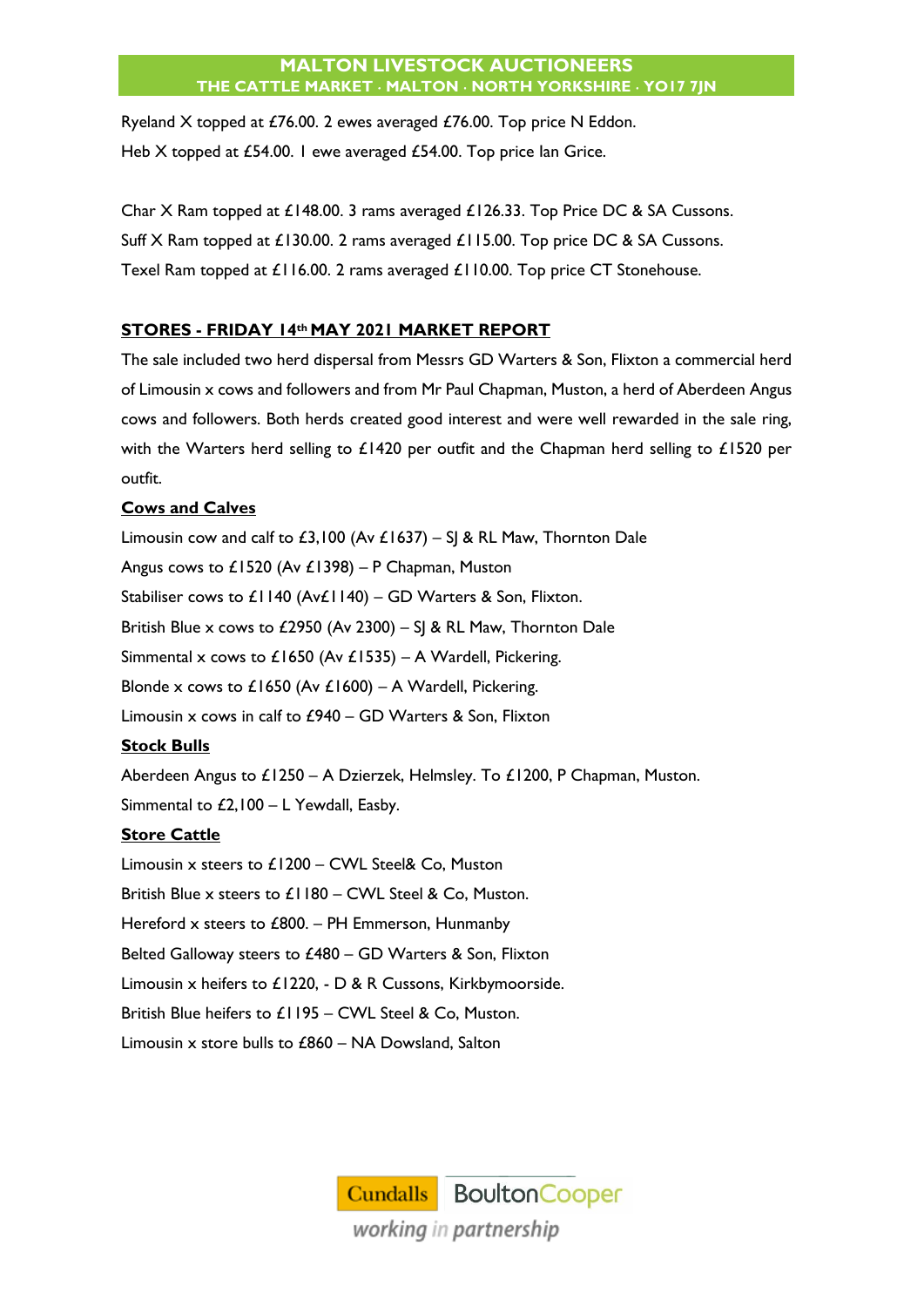**Also forward a good entry of ewes and lambs, which met with a very firm trade in all departments with Mr David Sowersby of Etton achieving a very respectable average of £76 / life for his well-turned-out entry of 30 ewes & lambs.** 

Suffolk  $x$  shearlings and lambs to  $£290 - DT$  Sowersby, Etton

Texel x shearlings and lambs to £255 – DT Sowersby, Etton

Texel x ewes & lambs to £238 – DT Sowersby, Etton.

Mule ewes and lambs to  $£180 – DT$  Sowersby, Etton

Masham ewes and lambs to  $£152 -$  JB Gullon, Glaisdale

Will Tyson on Behalf of Malton Livestock Auctioneers

#### **Mobile: 07977 560109**

**Office: 01653 697820**

#### **Young Bulls – Sale commencing – 11.00am**

| Prices per kilogram    |              |     |        |        |         |
|------------------------|--------------|-----|--------|--------|---------|
| Type                   | Weight       | No. | From   | To     | Average |
| Medium                 | $501 - 650$  |     | 249.50 | 249.50 | 249.50  |
| Heavy                  | $65$ l kgs + |     | 183.50 | 241.50 | 183.50  |
| <b>Overall Average</b> |              |     |        |        | 215.05  |

Prices per head

| $T$ ype                | Weight      | No. | From    | To:     | Average |
|------------------------|-------------|-----|---------|---------|---------|
| Medium                 | $501 - 650$ |     | 1559.38 | 1559.38 | 1559.38 |
| Heavy                  | $65$ kg +   |     | 1468.00 | 1654.28 | 1565.20 |
| <b>Overall Average</b> |             |     |         |         | 1564.37 |

## **Clean Cattle - Sale commencing after the young bulls Prime Steers**

Prices per kilogram

| Туре                   | Weight       | No. | From   | To     | Average |
|------------------------|--------------|-----|--------|--------|---------|
| Light                  | 330-500kg    |     | 244.50 | 271.50 | 257.19  |
| Medium                 | $501 - 650$  |     | 159.50 | 266.50 | 247.27  |
| Heavy                  | $65$ l kgs + |     | 178.50 | 265.50 | 226.77  |
| <b>Overall Average</b> |              |     |        |        | 240.00  |

#### Prices per head

| $\mathsf{r}_{\mathsf{Y}\mathsf{P}}$ е | Weight      | No. | From    | To      | Average |
|---------------------------------------|-------------|-----|---------|---------|---------|
| Light                                 | 330-500kg   |     | 1344.75 | 1493.25 | 1397.38 |
| <b>Medium</b>                         | $501 - 650$ |     | 996.88  | 1686.68 | 1507.08 |
| Heavy                                 | $65$ kgs +  |     | 1169.18 | 1739.03 | 1549.13 |
| <b>Overall Average</b>                |             |     |         |         | 1507.38 |

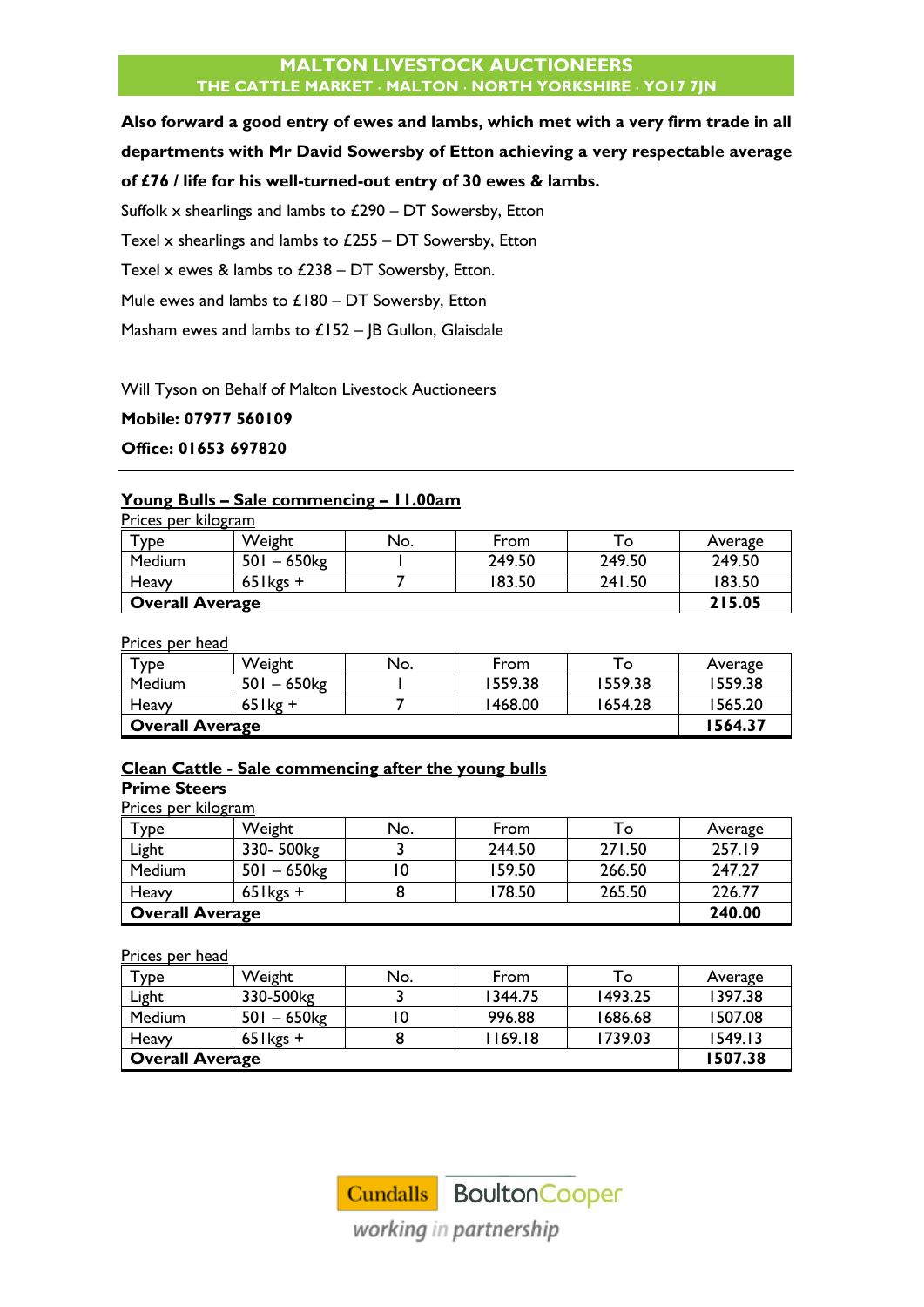# **Prime Heifers**

Prices per kilogram

| $\mathsf{v}_{\mathsf{p} \mathsf{e} \mathsf{p} \mathsf{p}$ | Weight                    | No. | From   | To     | Average |
|-----------------------------------------------------------|---------------------------|-----|--------|--------|---------|
| Light                                                     | $330 - 500$ kg            |     | 265.50 | 265.50 | 265.50  |
| Medium                                                    | $501 - 590$ <sub>kg</sub> | 35  | 199.50 | 281.50 | 257.03  |
| Heavy                                                     | $59$ lkg +                |     | 185.50 | 279.50 | 245.02  |
| <b>Overall Average</b>                                    |                           |     |        |        | 253.52  |

#### Prices per head

| Type                   | Weight         | No. | From    | To      | Average |
|------------------------|----------------|-----|---------|---------|---------|
| Light                  | $330 - 500$ kg |     | 1327.50 | 1327.50 | 1327.50 |
| Medium                 | $501 - 590$ kg | 35  | 1078.03 | 1618.63 | 1471.17 |
| Heavy                  | $59$ lkg +     |     | 1289.23 | 1959.38 | 1587.75 |
| <b>Overall Average</b> |                |     |         |         | 1465.92 |

# **OTM Cattle – sale commencing after clean cattle**

Prices per kilogram

| Туре             | Age          | No. | From   | Го     | Average |
|------------------|--------------|-----|--------|--------|---------|
| <b>OTM Bull</b>  |              |     | 91.50  | 110.50 | 98.41   |
| <b>Cull Cows</b> | Over 72 mths |     | 102.50 | 173.50 | 144.13  |
| OTM heifer       |              |     | 149.50 | 149.50 | 149.50  |
|                  |              |     |        |        | 126.94  |

#### Prices per head

| ∑уре             | Age          | No. | From   | To      | Average |
|------------------|--------------|-----|--------|---------|---------|
| <b>OTM Bull</b>  |              |     | 884.00 | 1281.00 | 1082.50 |
| <b>Cull Cows</b> | Over 72 mths |     | 681.63 | 1283.90 | 1003.51 |
| OTM Hiefer       |              |     | 986.70 | 986.70  | 986.70  |
|                  |              |     |        |         | 1023.57 |

# **Finished Sheep – Sale Commencing 12.30pm**

## **Prime Lambs**

Prices per kilogram

| Type                   | Weight                    | No. | From   | То     | Average |
|------------------------|---------------------------|-----|--------|--------|---------|
| Standard               | $32.1 - 39$ <sub>kg</sub> |     | 318.00 | 318.00 | 318.00  |
| Medium                 | 39.1 - 45.5 kg            | 219 | 273.00 | 343.00 | 320.08  |
| Heavy                  | $45.6 - 52$ kg            | 34  | 313.00 | 326.00 | 318.57  |
| <b>Overall Average</b> |                           |     |        |        | 319.80  |

Prices per head

| $\tau_{\text{ype}}$ | Weight         | No. | From   | To     | Average |
|---------------------|----------------|-----|--------|--------|---------|
| Standard            | $32.1 - 39$ kg |     | 124.00 | 124.00 | 124.00  |
| Medium              | 39.1 - 45.5 kg | 219 | 120.00 | 154.00 | 137.78  |
| Heavy               | $45.6 - 52$ kg | 34  | 146.00 | 156.00 | 149.35  |
|                     |                |     |        |        | 138.80  |



working in partnership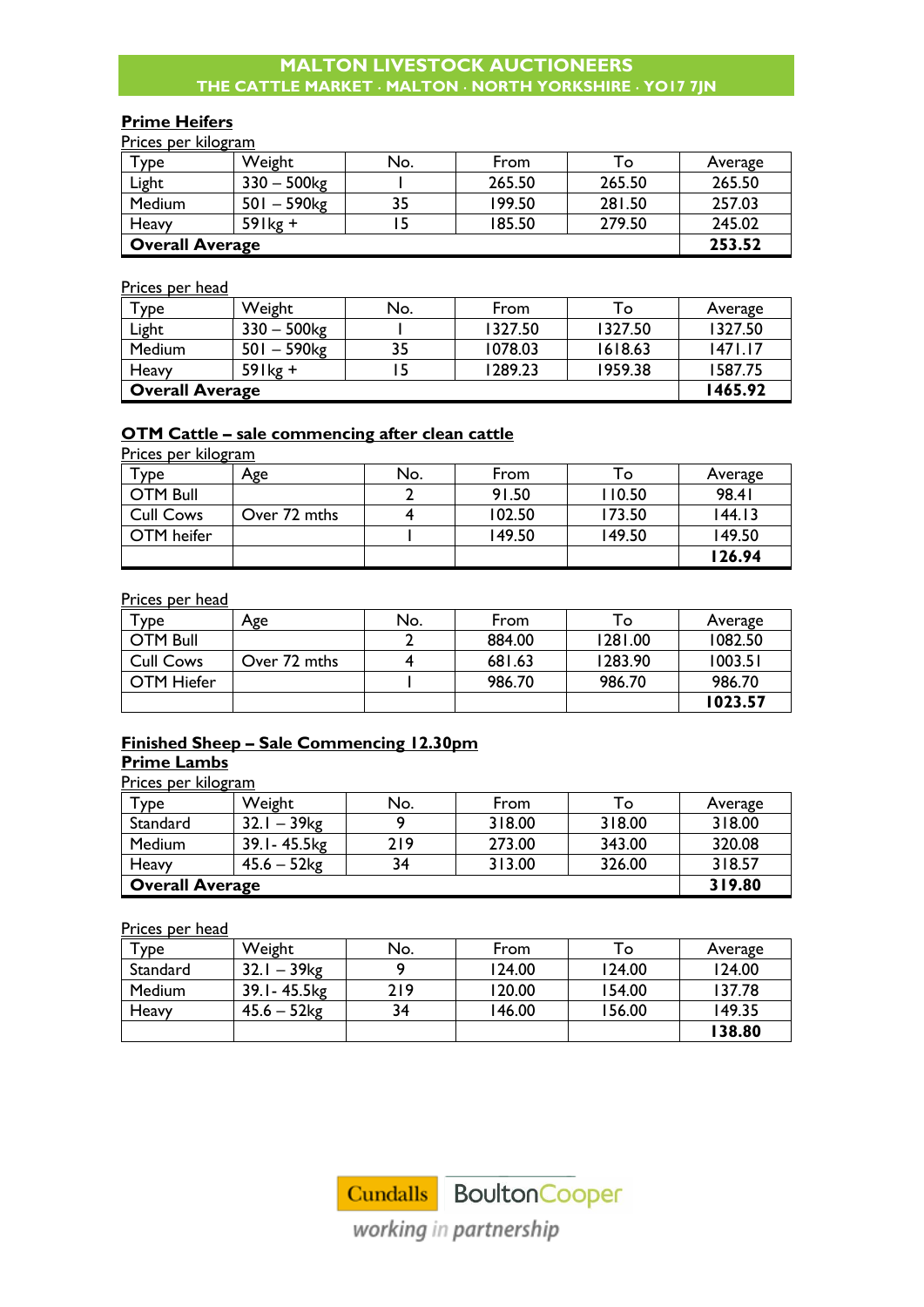#### **Prime Hoggs**

Prices per kilogram

| Type                   | Weight                    | No. | From   | To     | Average |
|------------------------|---------------------------|-----|--------|--------|---------|
| Light                  | 25.5-32.0kg               |     | 223.00 | 223.00 | 223.33  |
| Standard               | $32.1 - 39$ <sub>kg</sub> | 108 | 53.00  | 328.00 | 273.05  |
| Medium                 | 39.1-45.5kg               | 215 | 182.00 | 360.00 | 276.55  |
| Heavy                  | $45.6 - 52$ kg            | 264 | 212.00 | 377.00 | 264.00  |
| Other                  | $52kg +$                  | 129 | 184.00 | 366.00 | 305.62  |
| <b>Overall Average</b> |                           |     |        |        | 295.75  |

Prices per head

| <b>Type</b>            | Weight                    | No. | From   | To     | Average |
|------------------------|---------------------------|-----|--------|--------|---------|
| Light                  | 25.5-32.0kg               |     | 67.00  | 67.00  | 67.00   |
| Standard               | $32.1 - 39$ <sub>kg</sub> | 108 | 20.00  | 118.00 | 100.95  |
| Medium                 | 39.1-45.5kg               | 215 | 80.00  | 162.00 | 118.40  |
| Heavy                  | $45.6 - 52$ kg            | 264 | 106.00 | 194.00 | 152.56  |
| Other                  | $52kg +$                  | 129 | 110.00 | 208.00 | 178.77  |
| <b>Overall Average</b> |                           |     |        |        | 138.57  |

## **Store Sheep and Culls – sale commencing after prime hoggs**

Prices per head

| <b>YDE</b>       | No.        | From  | $\circ$ | Average |
|------------------|------------|-------|---------|---------|
| <b>Cull Ewes</b> | ר רו<br>∠∠ | 28.00 | 139.00  | 86.02   |
| Cull Rams        |            | 00.00 | 148.00  | 18.43   |

# **FRIDAY 21ST MAY 2021**

# **Herd Reduction Sale of 53 Pedigree Simmental and Sim x Breeding Cattle SF STUBBINGS, SLEDMERE**

8 Simmental x cows and calves, 11 Pedigree Simmental bulling heifers (24 - 28 months), 25 – 30 Pedigree Simmental and Simmental x bulling and store heifers (12 – 16 months).

# **Sheep at 11.00am**

15 mule ewes & lambs – DR Brotherton, Whitwell

## **TUESDAY 25th MAY 2021**

Weekly Sale of Prime Cattle OTM`S and Prime Sheep **Cattle Sold at 11.00am Sheep from 12.30pm**

# **SUMMER STORE MARKET ARRANGEMENTS**

The Friday Store Market will now continue every FORTNIGHT for the summer, with arrangements for May & June as follows FRIDAY 28th MAY – No Market FRIDAY 4th JUNE – Late Spring Sale of Sucker Calves & Store Cattle FRIDAY 11th JUNE- - No Market FRIDAY 18th JUNE – Normal Store Market FRIDAY 25th JUNE – No Market



working in partnership